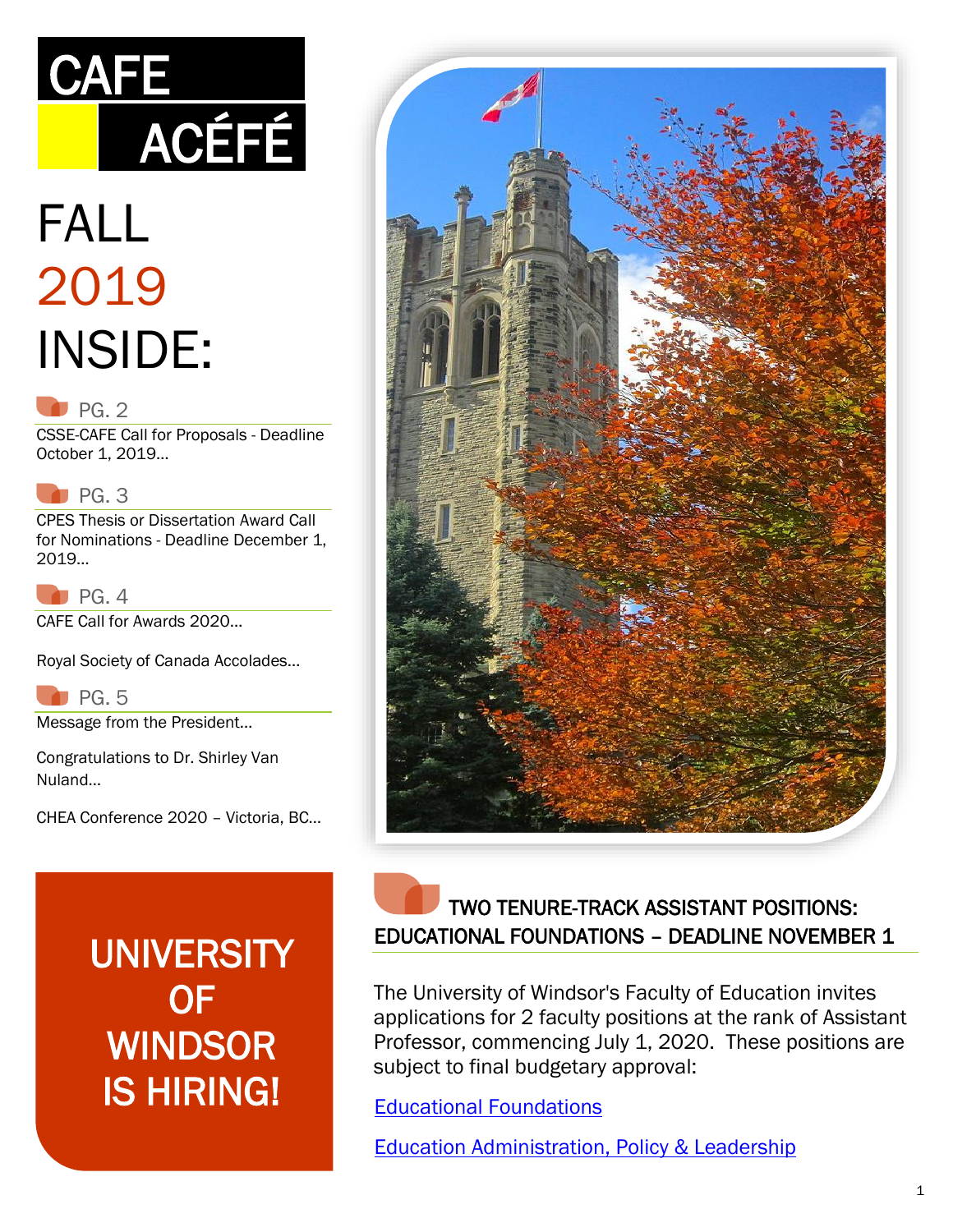

# 2020 CSSE-CAFE CALL FOR PROPOSALS – DEADLINE OCTOBER 1

Please consider submitting a presentation proposal to CAFE by 1 October 2019 for the 2020 CSSE Annual Conference to be held in London, Ontario, 30 May to 4 June 2020 (with our preconference on 30 May 2020).

CAFE/ACÉFÉ: encourages participative sessions in various formats including themed, symposium/panel, small round table, multiple paper, single paper, and poster (featuring the use of graphic or other multimedia material). Presentation proposals can be submitted to 1 October 2019 by going to the conference website: [https://csse-scee.ca/conference-2020/.](https://csse-scee.ca/conference-2020/)

We look forward to exciting discussions with researchers and practitioners during the 2020 CSSE/CAFE Annual Conference.

Best Wishes,

Lynn Lemisko, President Canadian Association of Foundations in Education (CAFE)

Submission portal: <https://www.assocsrv.ca/csse/index.asp?LANG=E>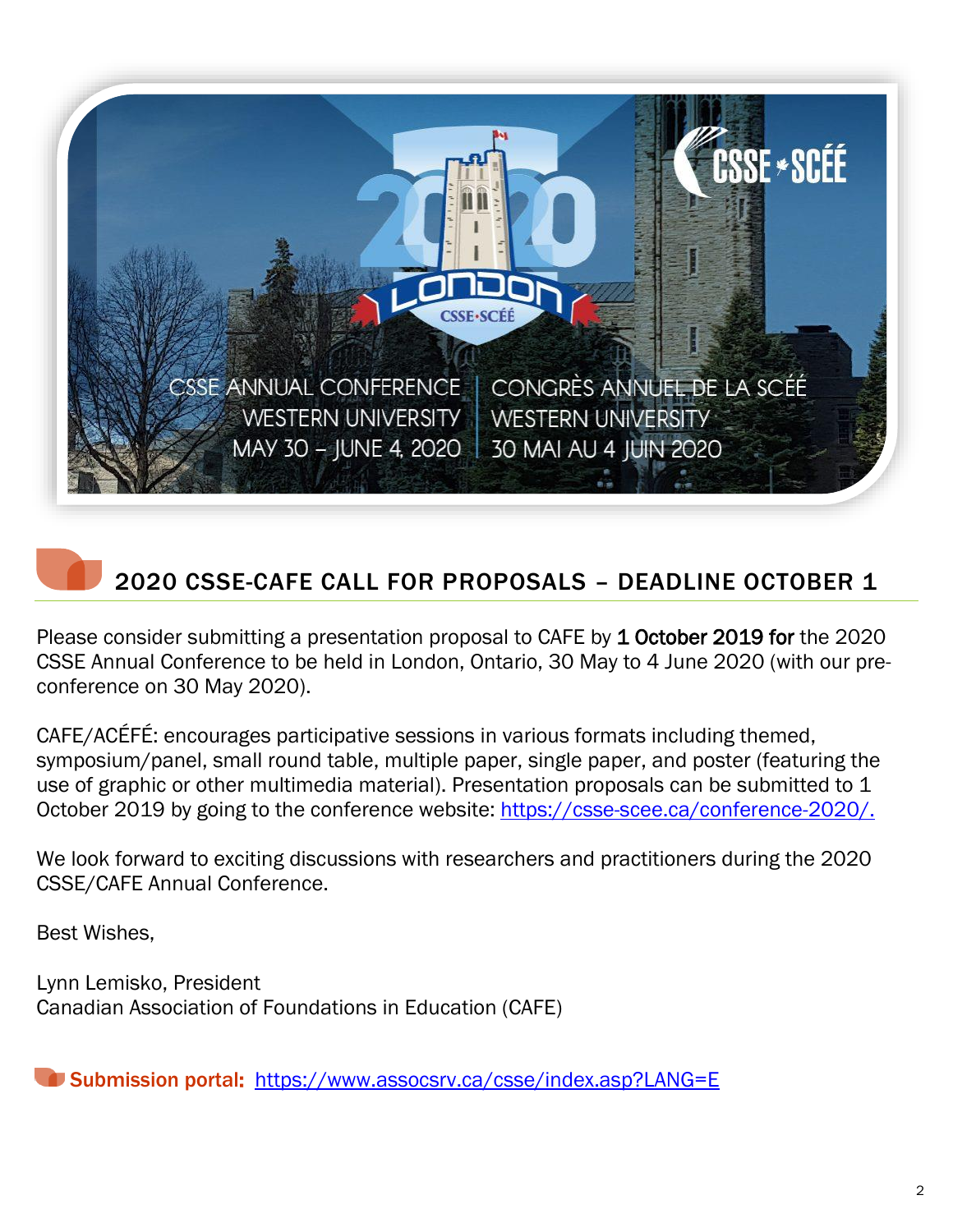#### 3

# Canadian Philosophy of Education Society

### ANNOUNCING A NEW CPES THESIS OR DISSERTATION AWARD

The Canadian Philosophy of Education Society has instituted an annual [CPES Thesis or Dissertation Award](https://drive.google.com/file/d/15NjooA5Jr2FAJ3J4iHUrpQQUqgrrxJFk/view) in order to recognize an outstanding thesis or dissertation that addresses significant issues in philosophy of education. CPES invites submissions from all philosophical traditions in either English or French. Authors must be members of CPES at the time of submission, and the thesis or dissertation has to be completed at a Canadian university.

Award recipients will receive a certificate plus a cash award of one hundred dollars (\$100.00). If award recipients have not already presented a paper at CSSE based upon their thesis or dissertation research they will be invited to present their paper during the annual CPES conference.

The next submission deadline is 1 December 2019 and is for Ed.D. and Ph.D. dissertations only. Please send theses, nominations, or queries to:

Dr. Scott Priestman [\(Scott.Priestman@viu.ca\)](file:///G:/CAFE/Fall%20Newsletter/Scott.Priestman@viu.ca), OR

Dre. Marina Schwimmer [\(schwimmer.marina@uqam.ca\)](file:///G:/CAFE/Fall%20Newsletter/schwimmer.marina@uqam.ca), CPES Thesis and Dissertation Award Committee

# CPES 2020 Award Nominations Due December 1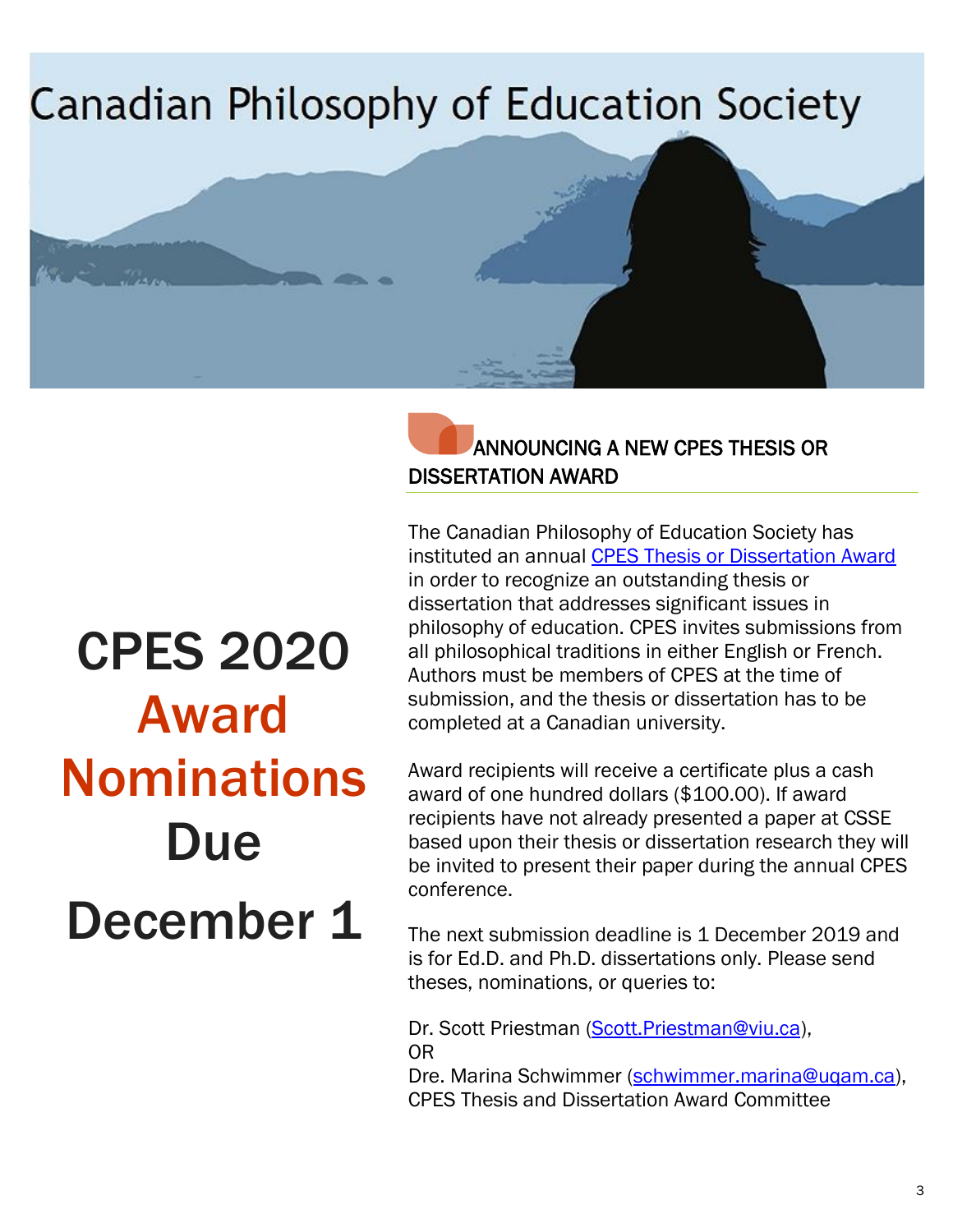

CAFE Call for Awards 2020

Details, criteria and submission procedures for each award are provided on the CAFE web site: [https://www.cafe](https://www.cafe-acefe.com/cafe-2020-awards-summary)[acefe.com/cafe-2020-awards-](https://www.cafe-acefe.com/cafe-2020-awards-summary)

### Due January 31, 2020:

- o CAFE Publication Award for Single or Dual Authored Books or Monographs
- o E. Lisa Panayotidis Dissertation Award in the Foundations of Education
- o Outstanding Master's Thesis Recognition Award



### Due February 15, 2020:

- o Outstanding Master's Thesis Recognition Award
- o Outstanding Advising and Mentoring Award
- o Distinguished Service Award

Details, criteria and submission procedures for each award are provided on the CAFE web site:

<https://www.cafe-acefe.com/cafe-2020-awards-summary>

## ROYAL SOCIETY OF CANADA ACCOLADES

Congratulations to Rosa Bruno-Jofré who has been elected Fellow of the Royal Society of Canada in the Humanities Division of the Academy of Arts and Humanities. The 2019 Fellows and Members will be welcomed into the RSC this November, in Ottawa, during the RSC's Celebration of Excellence and Engagement.

The official announcement for 2019 Medal and Award Winners can be found [here.](https://rsc-src.ca/sites/default/files/Class%20of%202019_0.pdf)